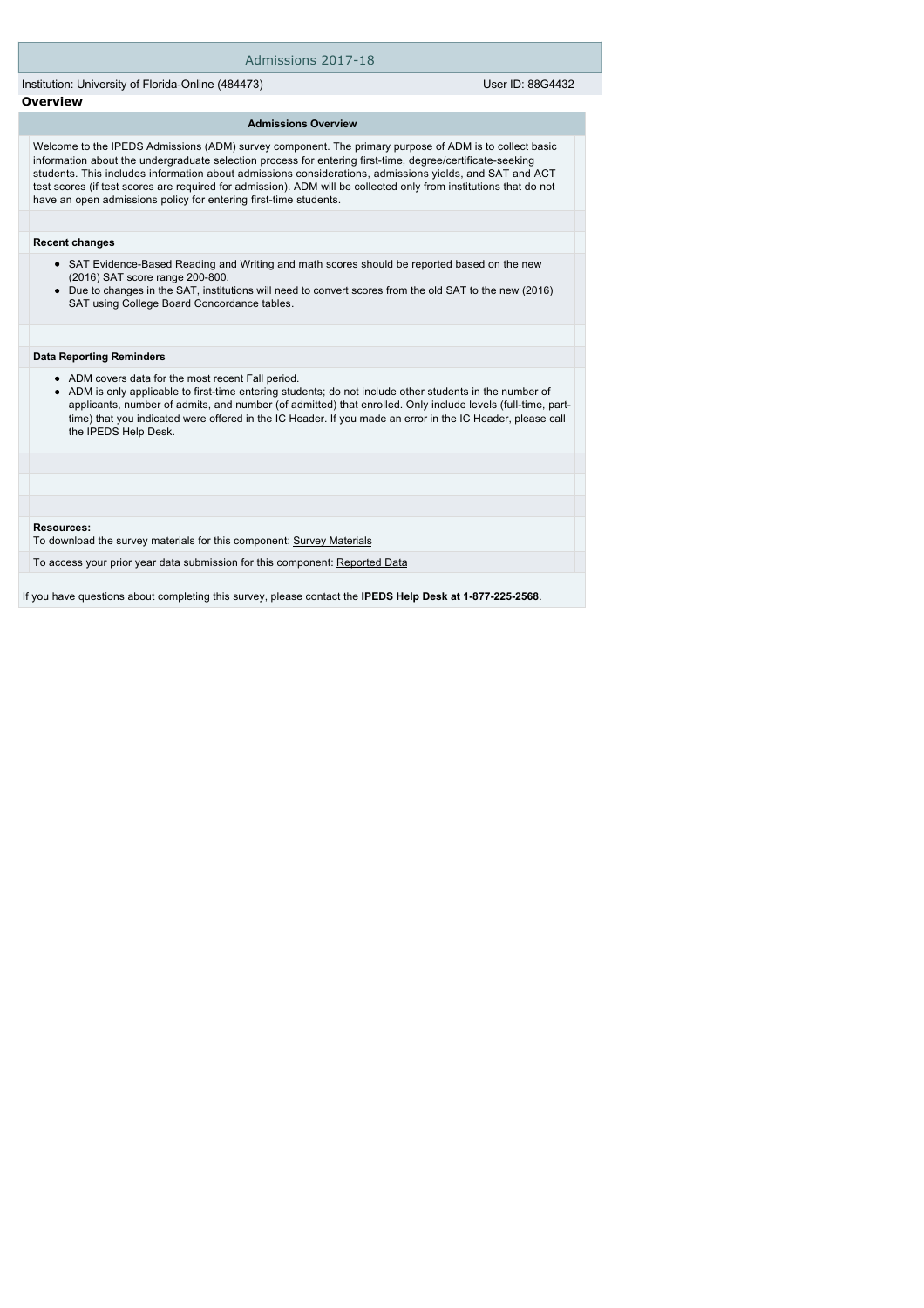# **Admissions Considerations**

**1. Please select the option that best describes how your institution uses any of the following data in its undergraduate selection process.**

| <b>Admission Considerations</b>                                                                                                                                                                                                                                                                          | <b>Required</b> | <b>Considered</b><br>but not<br>required | Recommended | <b>Neither</b><br><b>Required nor</b><br>Recommended |
|----------------------------------------------------------------------------------------------------------------------------------------------------------------------------------------------------------------------------------------------------------------------------------------------------------|-----------------|------------------------------------------|-------------|------------------------------------------------------|
| Secondary school GPA                                                                                                                                                                                                                                                                                     | ⊙               | O                                        | Ω           | O                                                    |
| Secondary school rank                                                                                                                                                                                                                                                                                    | Ω               | Ω                                        | Ω           | ⊙                                                    |
| Secondary school record                                                                                                                                                                                                                                                                                  | ⊙               | Ω                                        | Ω           | Ω                                                    |
| Completion of college-preparatory program                                                                                                                                                                                                                                                                | ⊙               | Ω                                        | Ω           | O                                                    |
| Recommendations                                                                                                                                                                                                                                                                                          | O               | Ω                                        | ∩           | ⊙                                                    |
| Formal demonstration of competencies (e.g., portfolios,<br>certificates of mastery, assessment instruments)                                                                                                                                                                                              | O               | Ω                                        | O           | ⊙                                                    |
| Admission test scores                                                                                                                                                                                                                                                                                    |                 |                                          |             |                                                      |
| SAT / ACT                                                                                                                                                                                                                                                                                                | ⊙               | Ω                                        | ∩           | Ω                                                    |
| Other Test (ABT, Wonderlic, WISC-III, etc.)<br>Note: If this is the only requirement other<br>than a diploma or equivalent, and few<br>students are not admitted due to this test,<br>your institution is open enrollment.<br>Please contact the Help Desk to correct<br>your response to this question. | ∩               |                                          |             | ⊙                                                    |
| <b>TOEFL</b> (Test of English as a Foreign<br>Language)                                                                                                                                                                                                                                                  |                 |                                          |             | ⊙                                                    |

 **You may use the space below to provide context for the data you've reported above. These context notes will be posted on the College Navigator website, and should be written to be understood by students and parents.**

| Applicants who are applying 5 or more years after high school graduation are<br>exempt from reporting test scores for most programs. |  |
|--------------------------------------------------------------------------------------------------------------------------------------|--|
|                                                                                                                                      |  |
|                                                                                                                                      |  |
|                                                                                                                                      |  |
|                                                                                                                                      |  |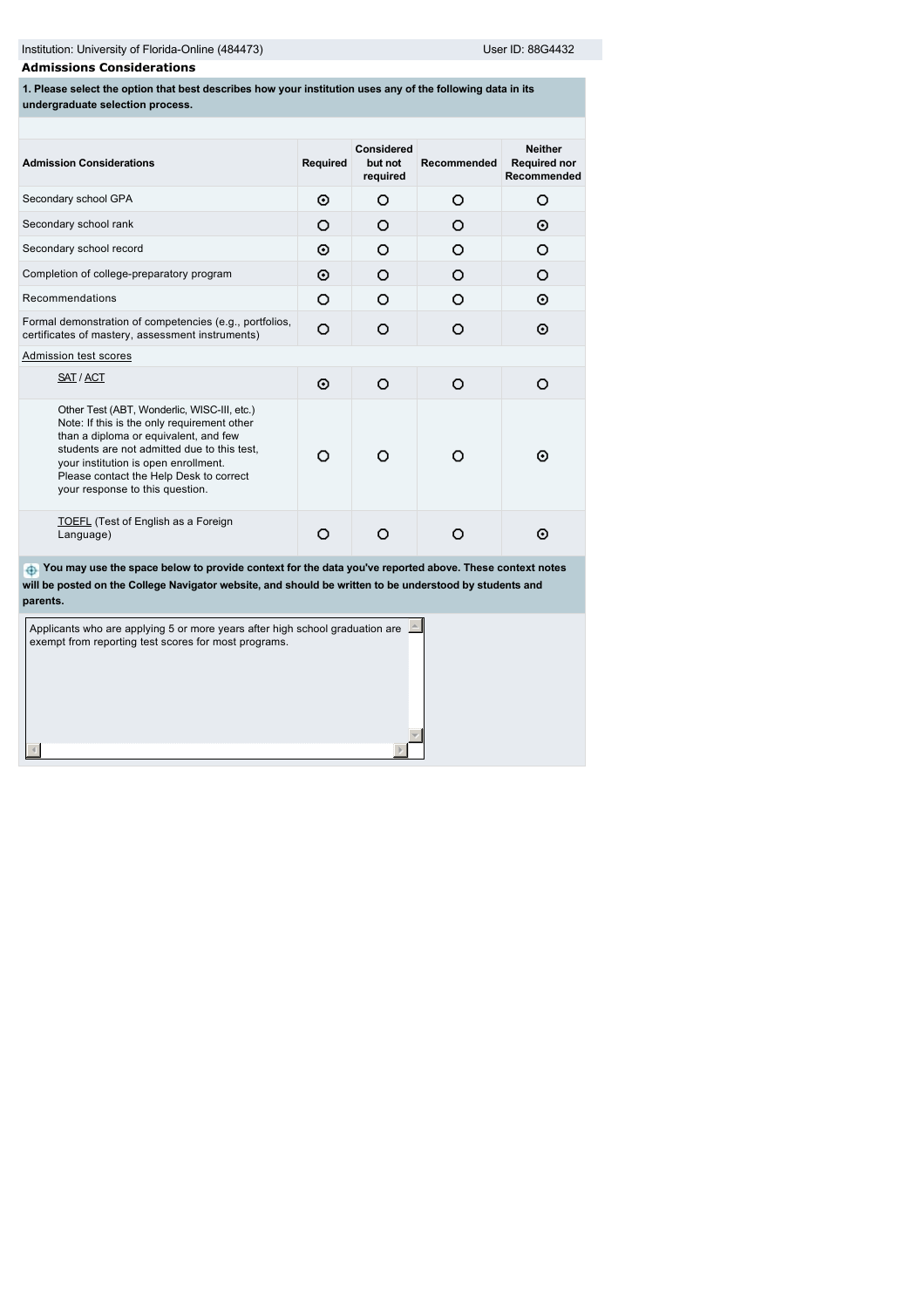**Selection Process - A/A/E**

**2. Provide the number of [first-time,](javascript:openglossary(241)) [degree/certificate-seeking](javascript:openglossary(171)) undergraduate students who applied, who were [admitted, and who enrolled \(either full- or part-time\) at your institution for Fall 2017. Include](javascript:openglossary(703)) [early decisio](javascript:openglossary(705))[n, early](javascript:openglossary(703)) action, and students who began studies during the summer prior to Fall 2017.**

Remember that this question is only applicable to first-time students, do not include other students in these totals.

Only include levels that you indicated were offered in the IC Header. If you made an error in the IC Header, please remember to fix the error the next year.

|                                                        | Men | Women | Total    |
|--------------------------------------------------------|-----|-------|----------|
| Number of applicants                                   | 383 | 452   | 835      |
| Number of admissions                                   | 235 | 333   | 568      |
| Number (of admitted) that enrolled full-time           | 194 | 279   | 473      |
| Number (of admitted) that enrolled part-time           | 30  | 40    | 70       |
| Total enrolled full-time and part-time                 | 224 | 319   | 543      |
| Percent of admissions enrolled full-time and part-time | 95  | 96    | -96<br>Ω |
|                                                        |     |       |          |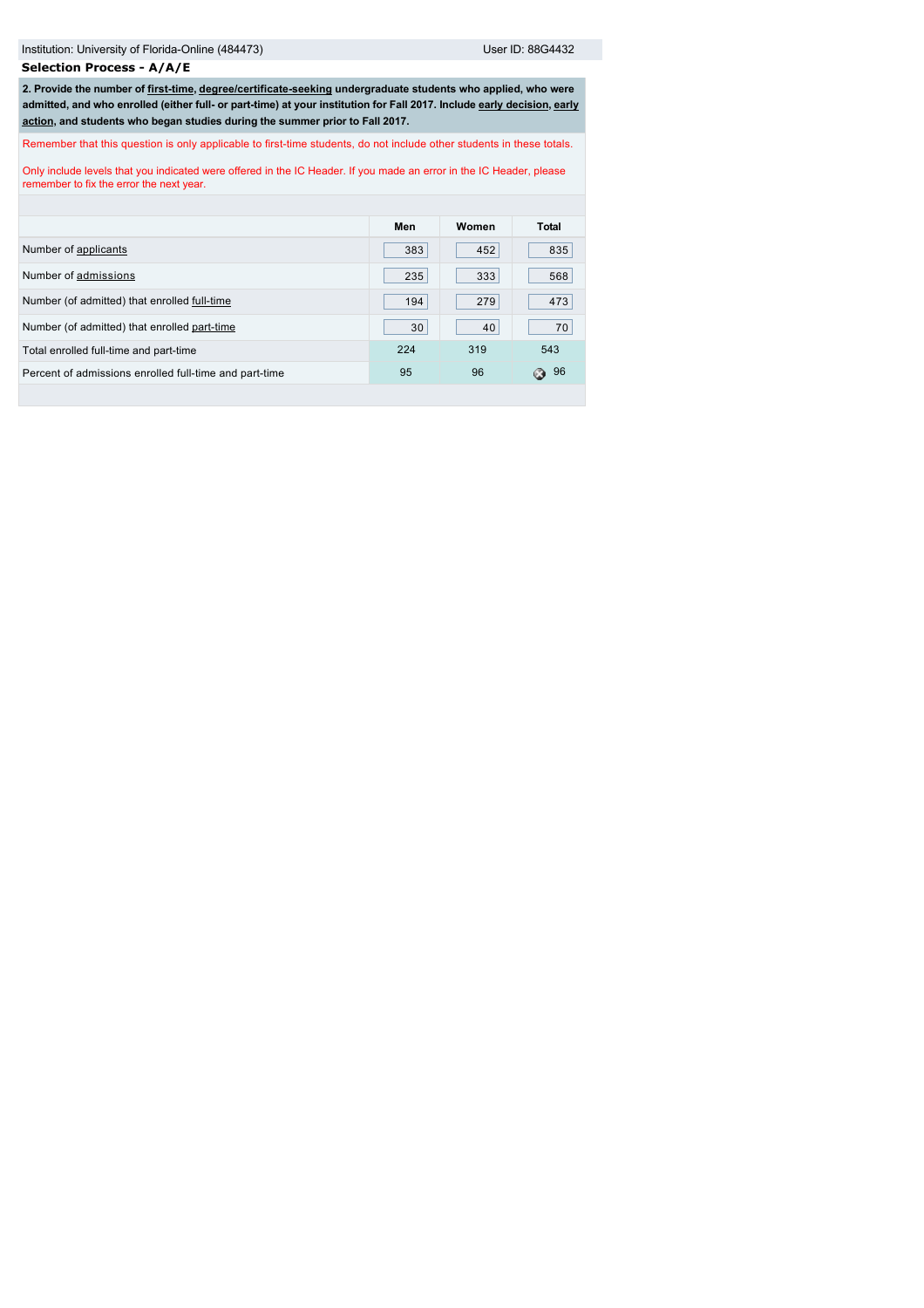| Institution: University of Florida-Online (484473)                                                                             |                 | User ID: 88G4432       |  |  |
|--------------------------------------------------------------------------------------------------------------------------------|-----------------|------------------------|--|--|
| <b>Selection Process - Test Scores</b>                                                                                         |                 |                        |  |  |
| 3. Provide data for Fall 2017. Include new students admitted the summer prior to Fall 2017.                                    |                 |                        |  |  |
| SAT scores for 2017-18 must be reported using the new (2016) SAT score scale. Please see instructions for<br>more information. |                 |                        |  |  |
|                                                                                                                                |                 |                        |  |  |
| Number of enrolled students that submitted SAT scores                                                                          |                 | 438                    |  |  |
| Percent of enrolled students that submitted SAT scores                                                                         |                 | 78                     |  |  |
| Number of enrolled students that submitted ACT scores                                                                          |                 | 372                    |  |  |
| Percent of enrolled students that submitted ACT scores                                                                         |                 | 66                     |  |  |
|                                                                                                                                |                 |                        |  |  |
|                                                                                                                                | 25th Percentile | <b>75th Percentile</b> |  |  |
| SAT Evidence-Based Reading and Writing                                                                                         | 580             | 660                    |  |  |
| <b>SAT Math</b>                                                                                                                | 560             | 670                    |  |  |

| <b>ACT Composite</b> | 24 | 27 |
|----------------------|----|----|
| <b>ACT English</b>   | 23 | 29 |
| <b>ACT Math</b>      | 23 | 27 |

 **You may use the space below to provide context for the data you've reported above. These context notes will be posted on the College Navigator website, and should be written to be understood by students and parents.**

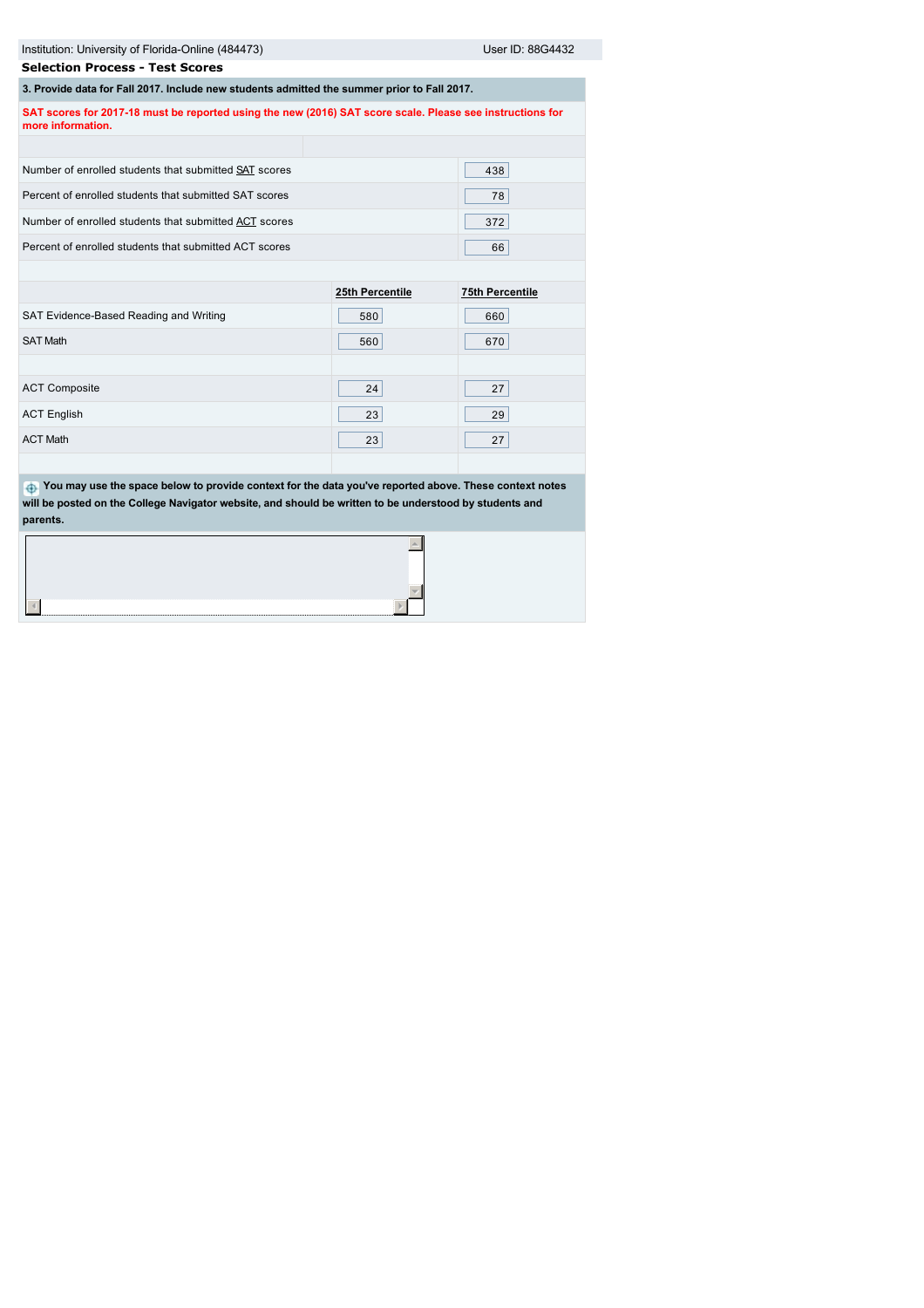| <b>Prepared by</b>      |                                         | Institution: University of Florida-Online (484473)                   |                                                                                                              |       | User ID: 88G4432                                                                                                                                                                                                                        |  |  |  |
|-------------------------|-----------------------------------------|----------------------------------------------------------------------|--------------------------------------------------------------------------------------------------------------|-------|-----------------------------------------------------------------------------------------------------------------------------------------------------------------------------------------------------------------------------------------|--|--|--|
|                         |                                         |                                                                      |                                                                                                              |       |                                                                                                                                                                                                                                         |  |  |  |
| preparers.              |                                         |                                                                      | there are questions concerning the data. The Keyholder will be copied on all email correspondence to other   |       | The name of the preparer is being collected so that we can follow up with the appropriate person in the event that                                                                                                                      |  |  |  |
| Data Collection System. |                                         |                                                                      | reporting burden associated with IPEDS. Please include in your estimate the time it took for you to review   |       | The time it took to prepare this component is being collected so that we can continue to improve our estimate of the<br>instructions, query and search data sources, complete and review the component, and submit the data through the |  |  |  |
|                         | Thank you for your assistance.          |                                                                      |                                                                                                              |       |                                                                                                                                                                                                                                         |  |  |  |
|                         | This survey component was prepared by:  |                                                                      |                                                                                                              |       |                                                                                                                                                                                                                                         |  |  |  |
| Ω                       | Keyholder                               | O                                                                    | <b>SFA Contact</b>                                                                                           | O     | <b>HR Contact</b>                                                                                                                                                                                                                       |  |  |  |
| Ω                       | <b>Finance Contact</b>                  | O                                                                    | Academic Library<br>Contact                                                                                  | ⊙     | Other                                                                                                                                                                                                                                   |  |  |  |
| Name:                   | Morgan Vollrath                         |                                                                      |                                                                                                              |       |                                                                                                                                                                                                                                         |  |  |  |
| Email:                  | mvollrath@ufl.edu                       |                                                                      |                                                                                                              |       |                                                                                                                                                                                                                                         |  |  |  |
|                         |                                         |                                                                      |                                                                                                              |       |                                                                                                                                                                                                                                         |  |  |  |
|                         |                                         |                                                                      | How many staff from your institution only were involved in the data collection and reporting process of this |       |                                                                                                                                                                                                                                         |  |  |  |
| survey component?       |                                         |                                                                      |                                                                                                              |       |                                                                                                                                                                                                                                         |  |  |  |
| 2.00                    | Number of Staff (including yourself)    |                                                                      |                                                                                                              |       |                                                                                                                                                                                                                                         |  |  |  |
|                         |                                         |                                                                      |                                                                                                              |       |                                                                                                                                                                                                                                         |  |  |  |
|                         |                                         |                                                                      | How many hours did you and others from your institution only spend on each of the steps below when           |       |                                                                                                                                                                                                                                         |  |  |  |
|                         | responding to this survey component?    |                                                                      |                                                                                                              |       |                                                                                                                                                                                                                                         |  |  |  |
|                         |                                         |                                                                      | Exclude the hours spent collecting data for state and other reporting purposes.                              |       |                                                                                                                                                                                                                                         |  |  |  |
| <b>Staff</b><br>member  | <b>Collecting Data</b><br><b>Needed</b> | <b>Revising Data to</b><br><b>Match</b><br><b>IPEDS Requirements</b> | <b>Entering Data</b>                                                                                         |       | <b>Revising and Locking</b><br>Data                                                                                                                                                                                                     |  |  |  |
| Your office             | 1.00<br>hours                           | 1.00                                                                 | hours<br>1.00                                                                                                | hours | hours                                                                                                                                                                                                                                   |  |  |  |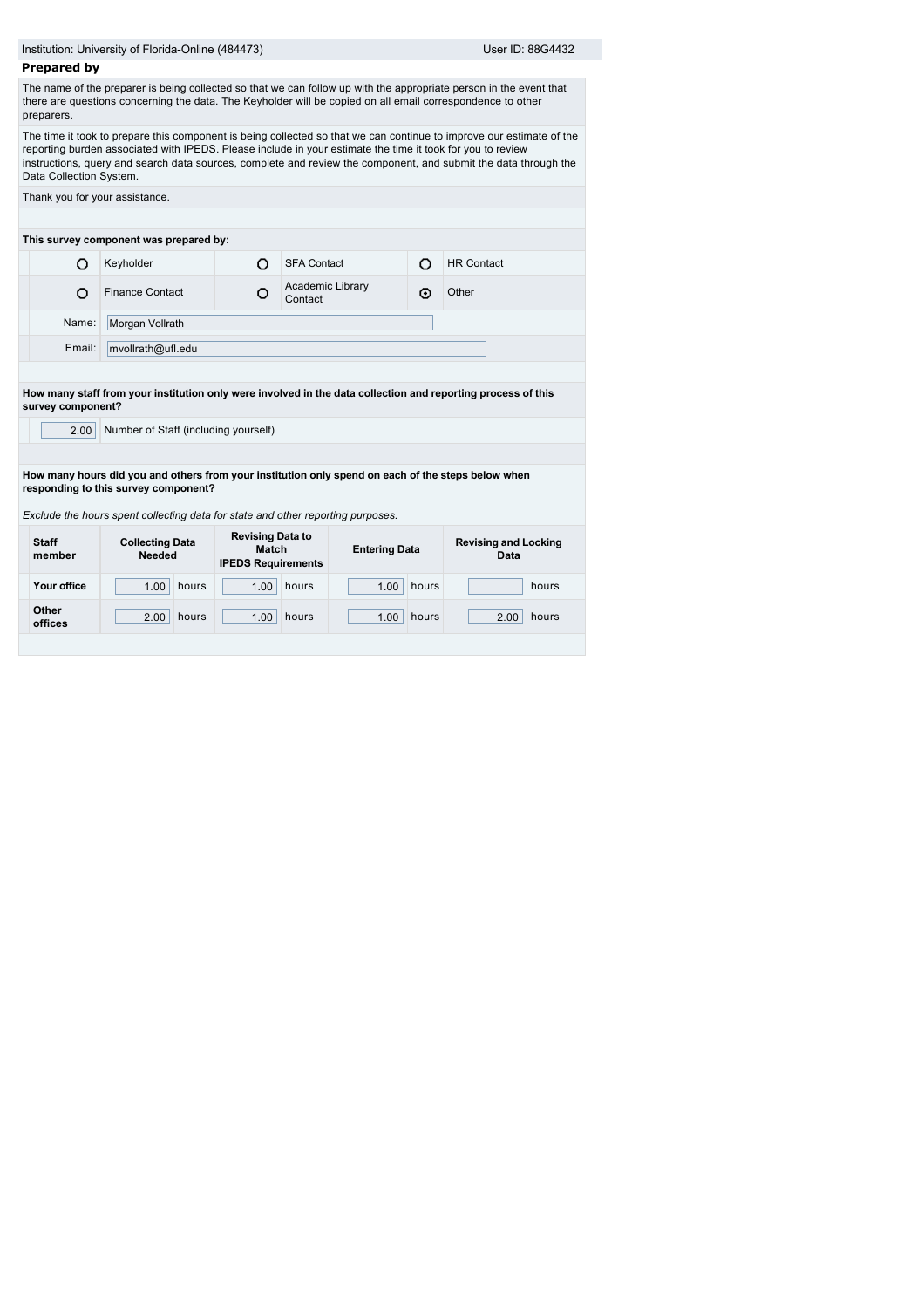#### **Summary**

## **Admissions Component Summary**

IPEDS collects important information regarding your institution. All data reported in IPEDS survey components become available in the IPEDS Data Center and appear as aggregated data in various Department of Education reports. Additionally, some of the reported data appears specifically for your institution through the College Navigator website and is included in your institution's Data Feedback Report (DFR). The purpose of this summary is to provide you an opportunity to view some of the data that, when accepted through the IPEDS quality control process, will appear on the College Navigator website and/or your DFR. College Navigator is updated approximately three months after the data collection period closes and Data Feedback Reports will be available through the [Data Center](http://nces.ed.gov/ipeds/datacenter/) and sent to your institution's CEO in November 2017.

Please review your data for accuracy. If you have questions about the data displayed below after reviewing the data reported on the survey screens, please contact the IPEDS Help Desk at: 1-877-225-2568 or [ipedshelp@rti.org](mailto:ipedshelp@rti.org).

| <b>ADMISSIONS INFORMATION</b> |                               |                                                                                                                                    |  |             |        |
|-------------------------------|-------------------------------|------------------------------------------------------------------------------------------------------------------------------------|--|-------------|--------|
|                               | Undergraduate Admissions      | Total                                                                                                                              |  | Male        | Female |
|                               | Number of applicants          | 835                                                                                                                                |  | 383         | 452    |
|                               | Percent admitted              | 68%                                                                                                                                |  | 61%         | 74%    |
|                               | Percent admitted who enrolled | 96%                                                                                                                                |  | 95%         | 96%    |
| Admissions Considerations     |                               | Required                                                                                                                           |  | Recommended |        |
|                               |                               | Secondary school GPA<br>Secondary school record<br>Completion of college-preparatory<br>program<br>Admission test scores (SAT/ACT) |  | N/A         |        |

| <b>Test Scores</b> |                                        | # Submitting Scores | % Submitting Scores |  |
|--------------------|----------------------------------------|---------------------|---------------------|--|
|                    | <b>SAT</b>                             | 438                 | 78%                 |  |
|                    | <b>ACT</b>                             | 372                 | 66%                 |  |
|                    |                                        | 2.5th Percentile    | 75th Percentile     |  |
|                    | SAT Evidence-Based Reading and Writing | 580                 | 660                 |  |
|                    | <b>SAT Math</b>                        | 560                 | 670                 |  |
|                    |                                        |                     |                     |  |
|                    | <b>ACT Composite</b>                   | 24                  | 27                  |  |
|                    | <b>ACT English</b>                     | 23                  | 29                  |  |
|                    | <b>ACT Math</b>                        | 23                  | 27                  |  |
|                    |                                        |                     |                     |  |